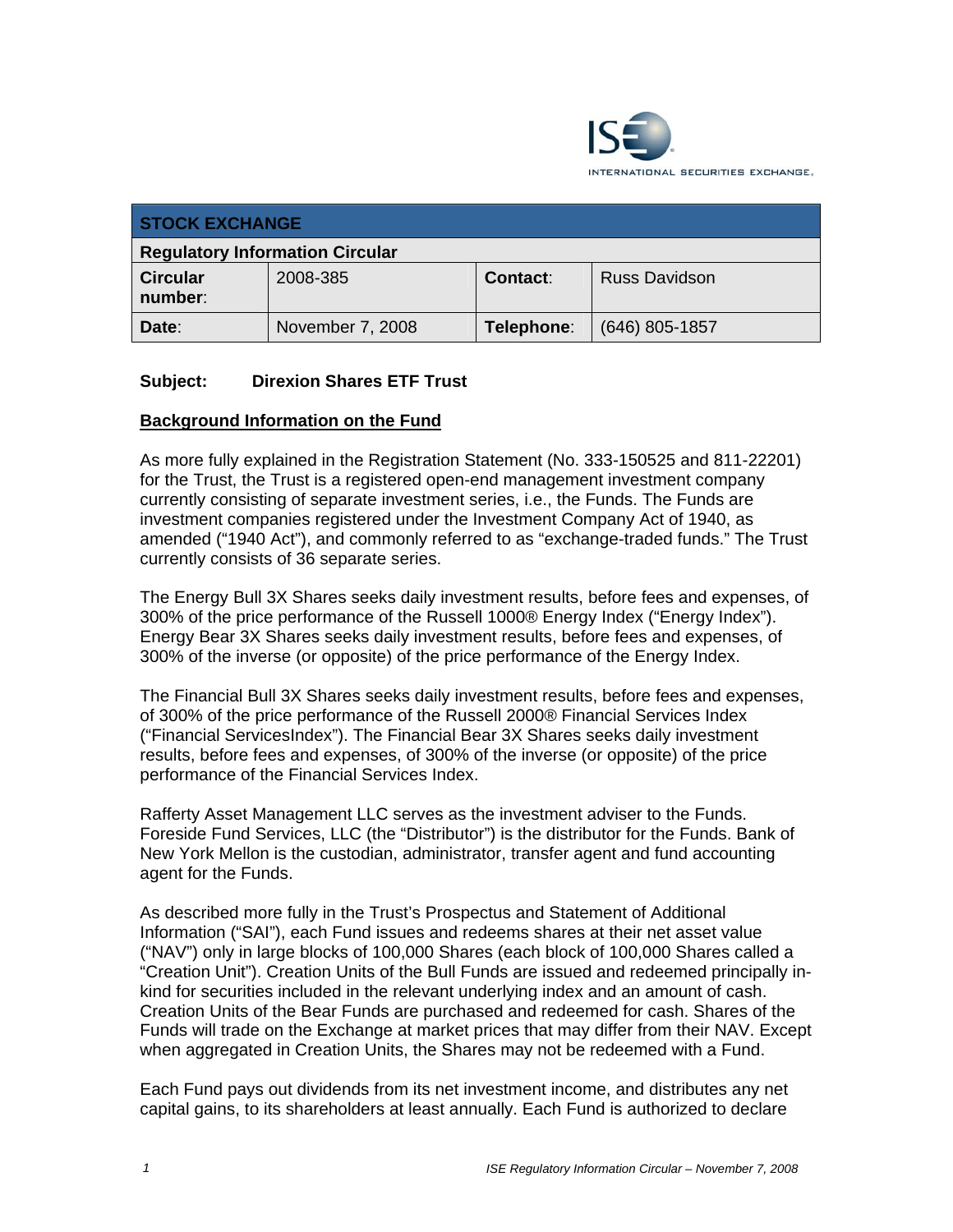and pay capital gain distributions in additional Shares thereof or in cash; if a Fund declares such a distribution, a holder of Shares will receive additional Shares thereof unless it elects to receive cash.

The Depository Trust Company ("DTC") serves as securities depository for the Shares, which may be held only in book-entry form; stock certificates will not be issued. DTC, or its nominee, is the record or registered owner of all outstanding Shares.

Each Fund's NAV is determined shortly after 4:00 p.m. Eastern standard time ("ET") on each day that the New York Stock Exchange ("NYSE") is open for business (a "Business Day").

The NAV is available from the Trust and the Exchange and is also available to National Securities Clearing Corporation ("NSCC") participants through data made available from NSCC.

The Trusts registration statement describes the various fees and expenses for the Fund's shares. For a more complete description of the Funds and the Indexes, visit www.direxionshares.com.

#### **Purchases and Redemptions in Creation Unit Size**

Equity Electronic Access Members ("Equity EAMs") are hereby informed that procedures for purchases and redemptions of Shares in Creation Units are described in the Trust's Prospectus and Statement of Additional Information and that Shares are not individually redeemable but are redeemable only in Creation Unit aggregations or multiples thereof. As described in the Prospectus, Creation Units of the Bull Funds are issued and redeemed principally in-kind for securities included in the relevant underlying index and an amount of cash and Creation Units of the Bear Funds are purchased and redeemed for cash.

## **Principal Risks**

Interested persons are referred to the Trust's Prospectus for a description of risks associated with an investment in the Shares. These risks include, but are not limited to, the risk that each Fund's investment strategy may subject such Fund to greater changes to the value of portfolio holdings and imperfect correlation to the relevant Underlying Index. Each Fund may also not correlate to the relevant Underlying Index for a number of reasons including the incursion by the Fund of operating expenses and costs associated with the use of leveraged investment techniques. Over time, the cumulative percentage increase or decrease in the NAV of a Fund may diverge significantly from the cumulative percentage increase or decrease in the multiple return of the Underlying Index due to the compounding effect of losses and gains on the returns of a Fund. In addition, as noted in the Prospectus, the Shares trade at market prices that may differ from their NAV. The NAV of the Shares will fluctuate with changes in the market value of the Fund's holdings while the market prices of the Shares will fluctuate in accordance with changes in NAV as well as the supply and demand for the Shares.

#### **Exchange Rules Applicable to Trading in the Shares**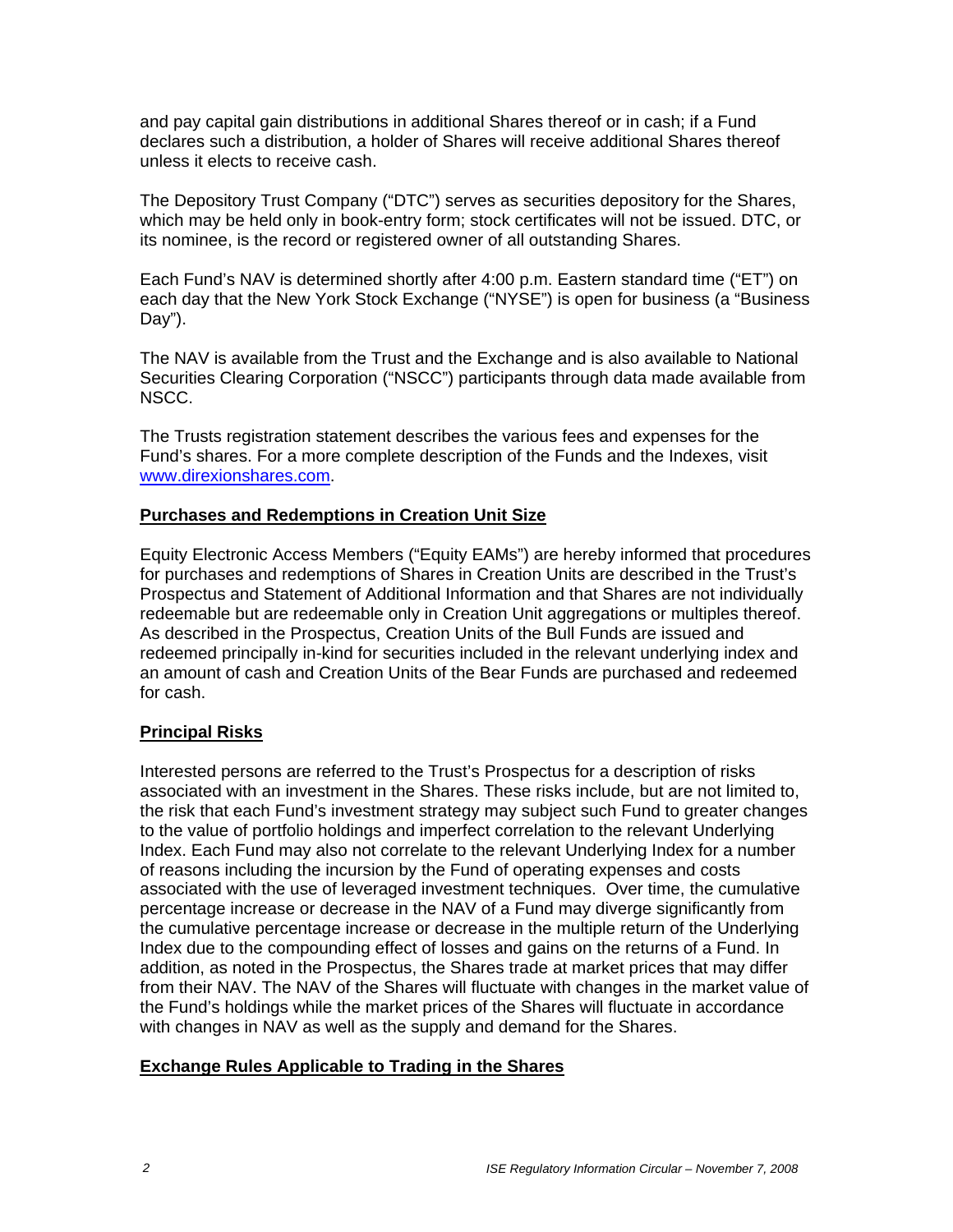The Shares are considered equity securities, thus rendering trading in the Shares subject to the Exchange's existing rules governing the trading of equity securities.

# **Trading Hours**

Trading in the shares on ISE is on a UTP basis and is subject to ISE equity trading rules. The shares will trade from 8:00 a.m. until 5:00 p.m. Eastern Time. Equity Electronic Access Members ("Equity EAMs") trading the shares during the Extended Market Sessions are exposed to the risk of the lack of the calculation or dissemination of underlying index value or intraday indicative value ("IIV"). For certain derivative securities products, an updated underlying index value or IIV may not be calculated or publicly disseminated in the Extended Market hours. Since the underlying index value and IIV are not calculated or widely disseminated during Extended Market hours, an investor who is unable to calculate implied values for certain derivative securities products during Extended Market hours may be at a disadvantage to market professionals.

# **Trading Halts**

ISE will halt trading in the Shares of a Trust in accordance with ISE Rule 2101(a)(2)(iii). The grounds for a halt under this Rule include a halt by the primary market because it stops trading the Shares and/or a halt because dissemination of the IIV or applicable currency spot price has ceased, or a halt for other regulatory reasons. In addition, ISE will stop trading the Shares of a Trust if the primary market de-lists the Shares.

#### **Delivery of a Prospectus**

Pursuant to federal securities laws, investors purchasing Shares must receive a prospectus prior to or concurrently with the confirmation of a transaction. Investors purchasing Shares directly from the Fund (by delivery of the Deposit Amount) must also receive a prospectus.

Prospectuses may be obtained through the Distributor or on the Fund's website. The Prospectus does not contain all of the information set forth in the registration statement (including the exhibits to the registration statement), parts of which have been omitted in accordance with the rules and regulations of the SEC. For further information about the Fund, please refer to the Trust's registration statement.

## **Exemptive, Interpretive and No-Action Relief Under Federal Securities Regulations**

The Commission issued a letter dated October 31, 2008, ("No-Action Letter") granting exemptive or no-action relief from certain rules under the Securities Exchange Act of 1934 for the Funds.

## **Regulation M Exemptions**

Generally, Rules 101 and 102 of Regulation M prohibit any "distribution participant" and its "affiliated purchasers" from bidding for, purchasing, or attempting to induce any person to bid for or purchase any security which is the subject of a distribution until after the applicable restricted period, except as specifically permitted in Regulation M. The provisions of the Rules apply to underwriters, prospective underwriters, brokers, dealers,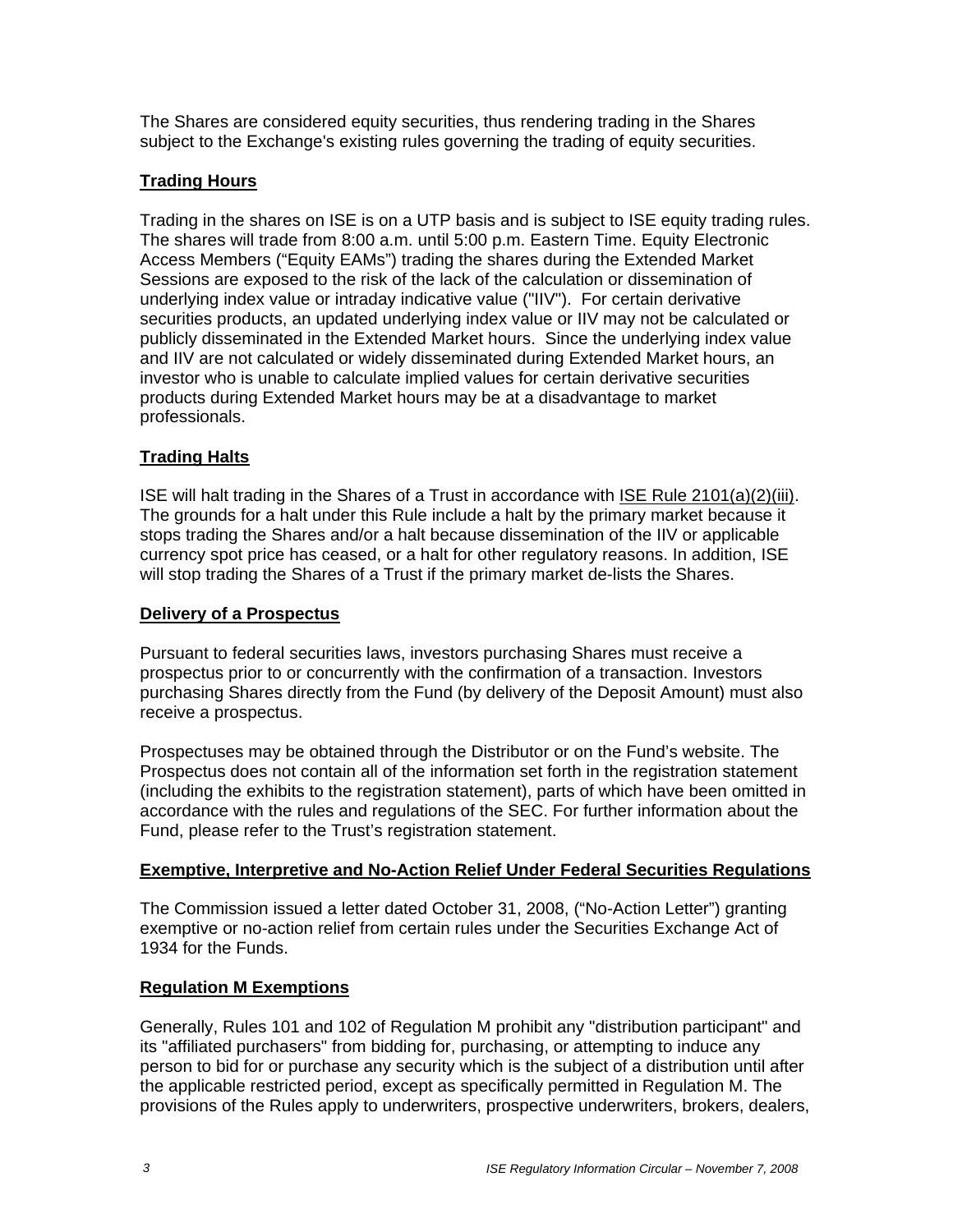and other persons who have agreed to participate or are participating in a distribution of securities.

The Commission issued a No-Action Letter by which persons participating in a distribution of shares of a fund may engage in secondary market transactions in such shares during their participation in such a distribution, despite the requirements of from Rule 101 under Regulation M. In addition, the SEC has permitted persons who may be deemed to be participating in the distribution of shares of a fund (i) to purchase securities for the purpose of purchasing creation unit aggregations of fund shares and (ii) to tender securities for redemption in Creation Unit Aggregations. Further, the Commission has clarified that the tender of fund shares to the Fund for redemption does not constitute a bid for or purchase of any of the Funds' securities during the restricted period of Rule 101. The Commission has issued a No-Action Letter to paragraph (e) of Rule 102 under Regulation M which allow the redemption of fund shares in creation unit aggregations during the continuous offering of shares.

## **SEC Rule 14e-5**

The Commission has permitted any person acting as a dealer-manager of a tender offer for a component security of fund (1) to redeem fund shares in creation unit aggregations from the issuer that may include a security subject to such tender offer and (2) to purchase fund shares during such tender offer. In addition, a No-Action has been issued under Rule 14e-5 states that if a broker-dealer acting as a dealer-manager of a tender offer for a security of the Fund purchases or arranges to purchase such securities in the secondary market for the purpose of tendering such securities to purchase one or more creation unit aggregations of shares, it must be made in conformance with the following:

- i. such bids or purchases are effected in the ordinary course of business, in connection with a basket of securities in which any security that is the subject of a distribution, or any reference security, or
- ii. purchases are effected as adjustments to such basket in the ordinary course of business as a result of a change in the composition of the underlying index; and
- iii. such bids or purchases are not affected for the purpose of facilitating such tender offer.

## **Section 11(d)(1); SEC Rules 11d1-1 and 11d1-2**

Section 11(d)(1) of the Act generally prohibits a person who is both a broker and a dealer from effecting any transaction in which the broker-dealer extends credit to a customer on any security which was part of a new issue in the distribution of which he participated as a member of a selling syndicate or group within thirty days prior to such transaction. The Commission has clarified that Section 11(d)(1) does not apply to broker-dealers that are not authorized participants (and, therefore, do not create creation unit aggregations) that engage in both proprietary and customer transactions in shares of a fund in the secondary market, and for broker-dealer authorized participants that engage in creations of creation unit aggregations. This relief is subject to specific conditions, including the condition that such broker-dealer (whether or not an authorized participant) does not, directly or indirectly, receive from the fund complex any payment, compensation or other economic incentive to promote or sell the shares of a fund to persons outside the fund complex, other than non-cash compensation permitted under NASD Rule 2830 (I)(5)(A), (B) or (C). See letter dated November 22, 2005 from Brian A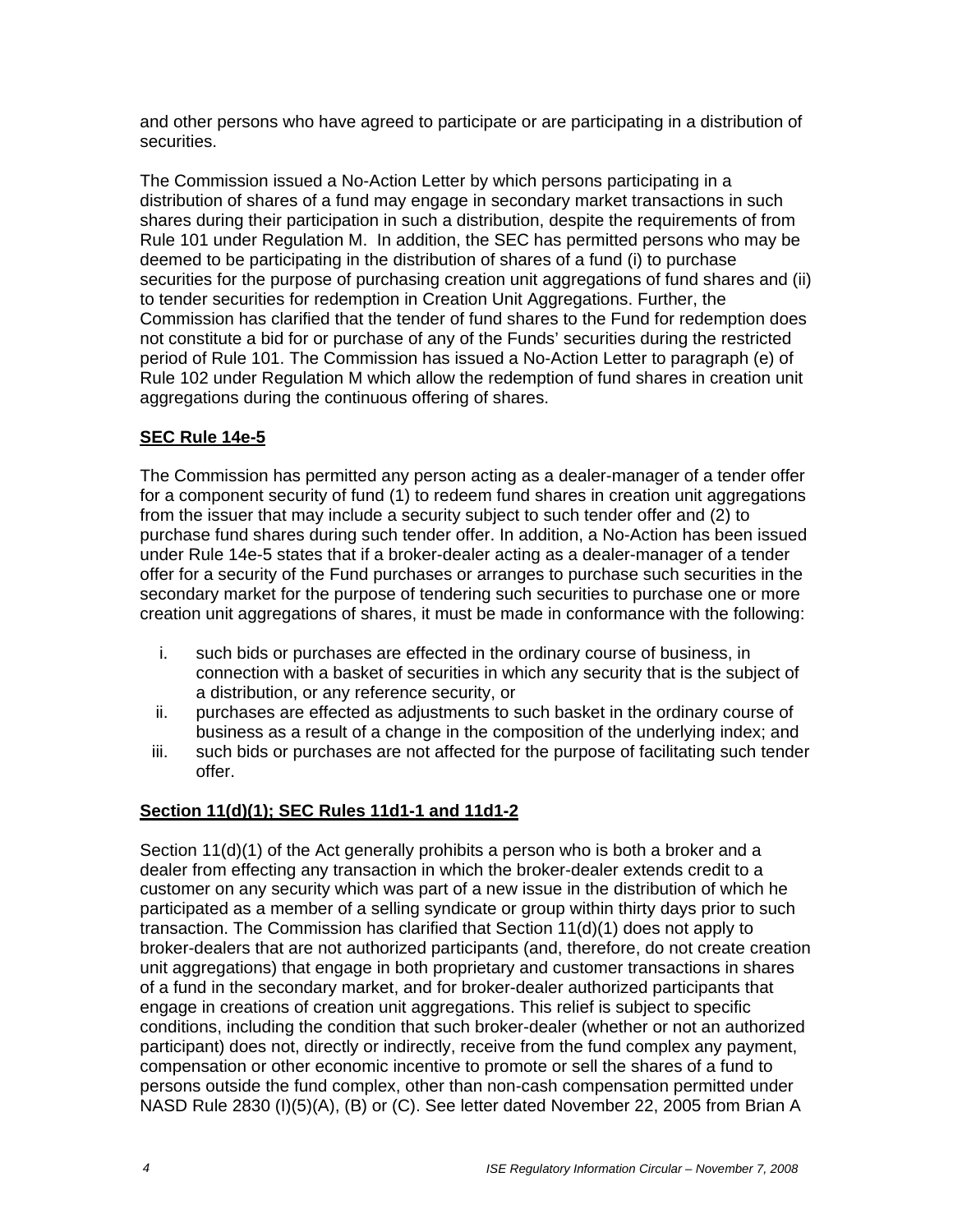Bussey, Assistant Chief Counsel, SEC Division of Market Regulation, to Barclays Global Investors, N.A., dated November 22, 2005. The Commission has issued a No-Action Letter under Section 11(d)(1) of the Act states that broker-dealers may treat shares of a fund, for purposes of Rule 11d1-2, as "securities issued by a registered open-end investment company as defined in the Investment Company Act" and thereby extend credit or maintain or arrange for the extension or maintenance of credit on shares that have been owned by the persons to whom credit is provided for more than 30 days, in reliance on the exemption contained in the rule.

## **SEC Rule 15c1-5 and 15c1-6**

The Commission has issued a No-Action letter with respect to Rule 15c1-5 and Rule 15c1-6 as to the required disclosure of control by a broker or dealer with respect to creations and redemptions of fund shares and secondary market transactions therein.

**This Regulatory Information Circular is not a statutory Prospectus. Equity EAMs should consult the Trust's Registration Statement, SAI, Prospectus and the Fund's website for relevant information.**